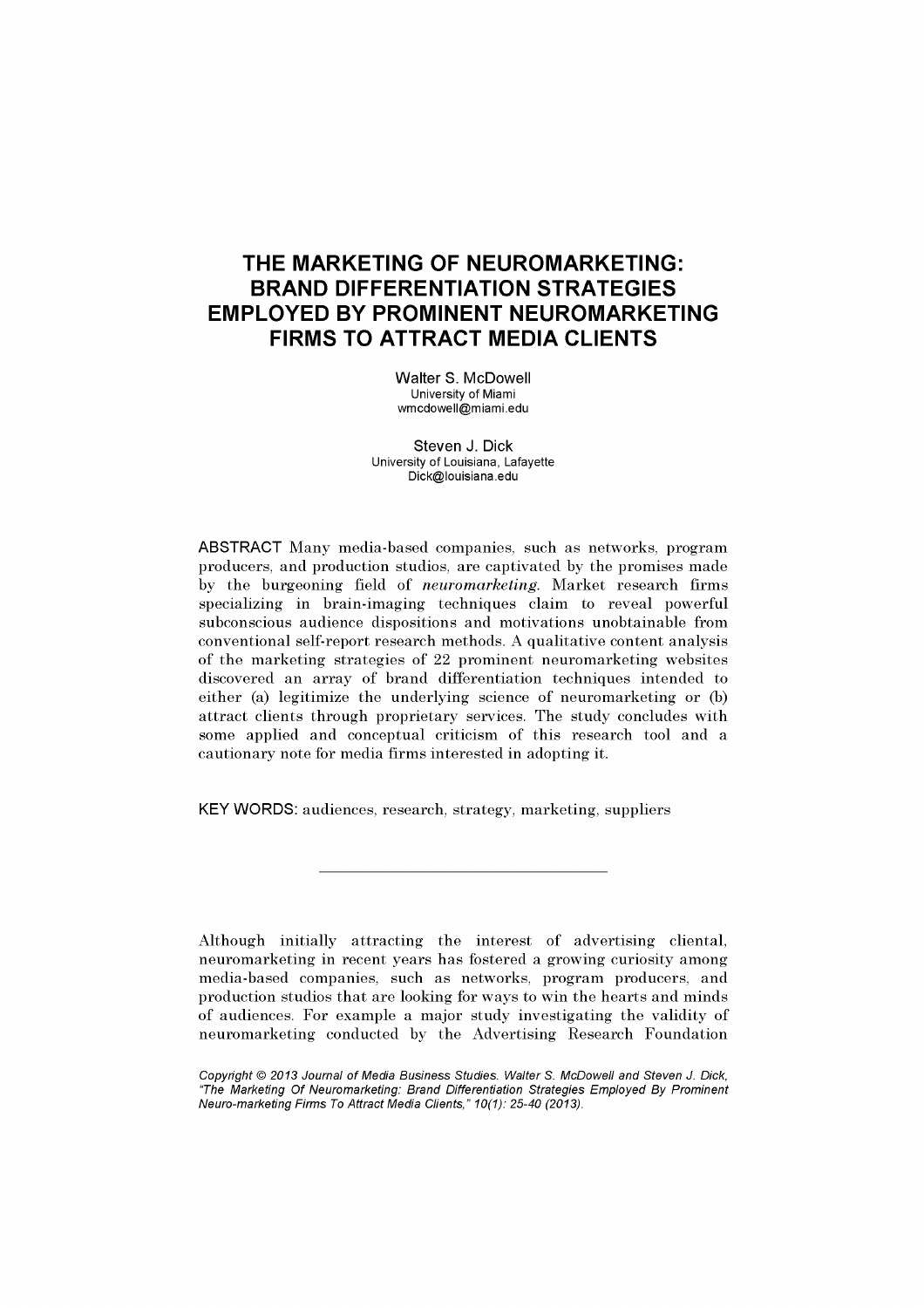(ARF) received financial sponsorship support from a diverse group of established media entities, including ESPN, MTV Networks, NBC Universal, and Turner Enterprises (ARF, 2011). Responding to the competitive explosion in multi-platform distribution, media companies more than ever are seeking a competitive edge in nurturing their brands (Chan-Olmsted, 2011; Treutler, Levine & Marci, 2010).

A simple Internet search will reveal dozens of private companies claiming to be involved with "neuroimaging", "biometrics", "neurophysiological measurement" or similar jargon. For convenience, these brain-imaging measurement services have been consohdated under the common rubric of *neuromarketing.* All promise to reveal powerful subconscious audience dispositions and motivations unobtainable from conventional self-report research methods.

Businesses providing all sorts of products and services face the dual challenges of attracting new customers, while preventing current customers from defecting to competitors. Often, before individual business brands can compete effectively, the overarching commodity or product category also must be marketed appropriately. This is true particularly when the commodity is unfamiliar and somewhat controversial (Keller, 2008). The burgeoning business enterprise of neuromarketing is such an example. That is, the underlying science (i.e. neuroscience) common to all competing firms must be differentiated from other marketing approaches and embraced by potential clients.

With the initial goal of identifying and categorizing the various differentiation strategies employed by these firms to attract and retain business clients, the researchers conducted a qualitative content analysis of 22 prominent neuromarketing company websites. Emphasizing more of a grounded theory approach, the researchers scrutinized what these firms *say about themselves* and in particular, statements and images intended to differentiate themselves from other types of research in general and from direct business rivals in particular.

This study begins with an overview of neuromarketing today and underscores a recent neuromarketing inquiry conducted by the Advertising Research Foundation (ARF), which was the initial inspiration for this study. Next, we provide summations of business to business brand differentiation principles in conjunction with niche theory and explain how these precepts served as a conceptual framework for generating the research question and the reasoning behind using a qualitative methodology to answer it. The operational components of the study are then presented, including the website selection process, constant comparative coding schemes, and reliability checks. Findings of this exercise are presented along with verbatim examples. Finally, the paper concludes with additional insights, limitations and a recommendation for media businesses to exercise some critical thinking about the promises and perils of embracing neuromarketing.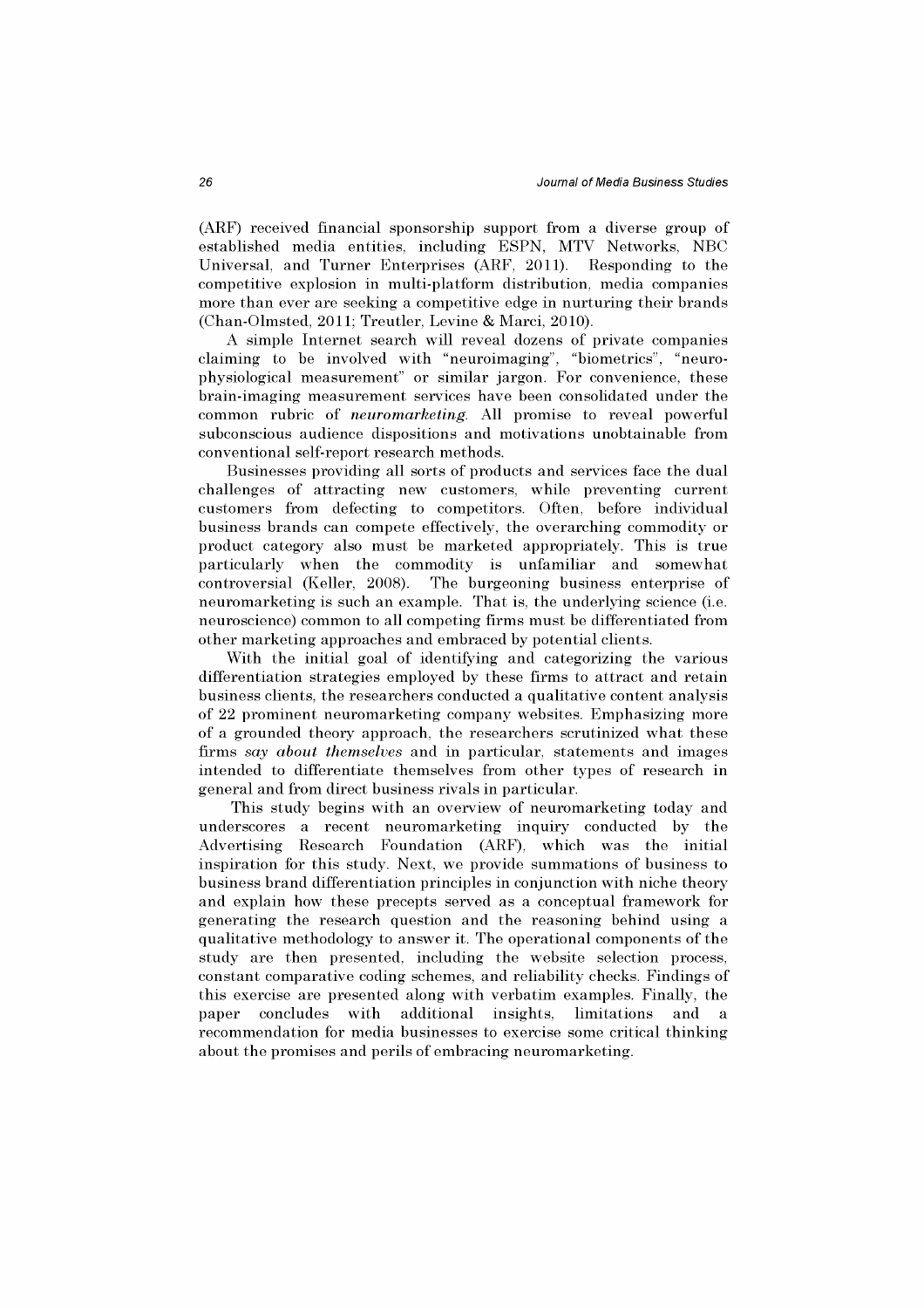# **OVERVIEW OF NEUROMARKETING**

For decades, the advertising and media industries have relied on conventional self-report surveys, experiments and focus groups to measure the wants, needs and attitudes of consumers and audiences. In terms of predicting subsequent human actions in the marketplace, the results of these studies often have been disappointing. One explanation for these shortcomings has been the belief that subconsciously embedded, emotional drivers, rarely detected by conventional self-report research methodologies, have a profound influence on individual choice. One alternative approach to access these hidden persuaders has been to use certain biological measures as substitutes for language-based self-reports (Martin, & Morich, 2011). Recent technological breakthroughs in the speed, efficiency, and mobility of highly sophisticated neurological measures have led to the exponential growth of a viable business enterprise typically called neuromarketing (Ariely & Berns, 2010; Hubert & Kenning, 2008; Lee, Broderick & Chamberlain, 2007).

The basic technology underpinning neuromarketing is not new, particularly Functional Magnetic Resonance Imaging (fMRI), Electroence-phalography (EEG), Magnetoencephalography (MEG) and facial Electromyography" (fEMG) and indeed medical science has validated their usefulness in diagnosing all sorts of physical maladies from epilepsy to brain tumors, but the transition to marketing research has generated some confusion and controversy. As a result, not all advertising and media research professionals have embraced wholeheartedly this methodology. (Perrachione & Perrachione, 2008). Exaggerating the capabilities of neuroscience has led some critics to dismiss the entire field as unsubstantiated hype or "snake oil" (Ariely & Berns, 2010; Murphy & Reiner, 2008: Easter & McClendon, 2010). A related issue is that although neuromarketing has its origins in medicine and academia, which are rooted in the ethos of full disclosure, neuromarketing is a business endeavor with a natural aversion to sharing information with rival participants in a marketplace.

Responding to the growing concern over the efficacy and ethics of neuromarketing, the Advertising Research Foundation (ARF) in the fall of 2010 launched a NeuroStandards Collaboration study. Below is an excerpt from the final report released in 2011 (ARF Project, 2011).

Because of the promise of these new approaches, we have seen a large increase in vendors employing such methods ... This has led to a problem for marketers: given the complexity of the science underlying these methods it is difficult for marketers to decide which approach is best for their objectives... Vendors often make strong claims about their new measures and methods but they have not published in peer-reviewed journals examined by independent experts. This makes it difficult... (for) different vendors use different techniques and it is unclear in some cases what science is being used  $(P. 2).$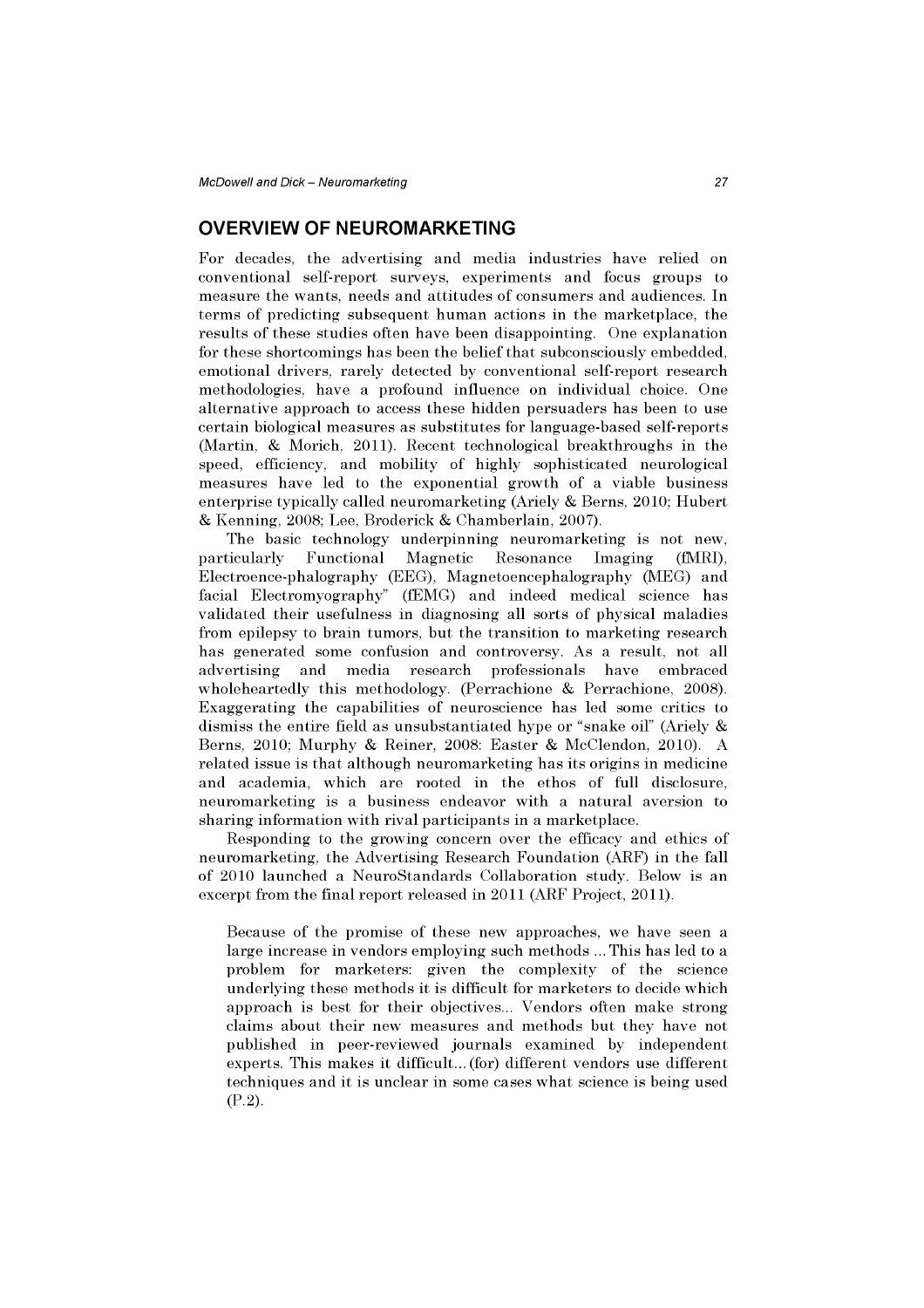A thorough summary of the lengthy report is beyond the scope of this study, but essentially the ARF review panel found many operational problems, such as small, non- representative samples, confounding instrumentation issues, artificial testing environments, poor validation of measures and constructs, missing statistical disclosures and misleading interpretations of findings. The ARF study mentioned only briefly the marketing strategies used by these firms to attract clients and therefore, this void served as the inspiration for this study. The researchers' intent was not to become embroiled in the ongoing debates concerning the usefulness of proprietary hardware, software and analytical procedures employed by these firms. Instead, we wanted to supplement the findings of this project by examining the business to business strategies employed by these firms to differentiate themselves in the eyes of potential clients.

#### **Business to Business Brand Differentiation**

In order to survive and prosper in a highly competitive marketplace, individual firms must distinguish themselves from their competitors and this is no less true for struggling neuromarketing enterprises. In terms of academic research, business-to-business (B2B) brand marketing strategies have received far less attention than those of business to consumer (B2C) strategies (Kotler & Waldemar, 2010). From a brand management perspective, a lack of adequate differentiation among competitors causes customers to regard the product or service as a mere *commodity,* interchangeable with other products of the same type or genre. In some situations, competitors must step back and focus on the acceptance of the commodity itself (or product category) before embarking on a more individualized branding effort.

Presuming the broad commodity has been adopted by the marketplace, the *brand equity* of a specific product or service constitutes its strong, valuable and hard-to-imitate characteristics that enable it to attract and retain customers in the face of competition. At the concepttual core of all brand management principles and best practices is the concept of *differentiation.* In simple terms, successful brands must be perceived as different from their rivals. (Hoeffler & Keller, 2003; Keller, 2008; Kotler & Waldemar, 2010). Strategic management scholars Carpenter, & Sanders (2009) assert that "A firm that understands why its customers regularly choose its products or services over those of competitors has identified its *differentiators."* (p. 16)

Along these same lines of thought, John Dimmick (2003) in his seminal work on niche theory maintains that the ultimate goal for a media industry or an individual media firm should be to cultivate a niche that prospers without exhausting its energies fighting too many similar competitors for the same limited resources. Furthermore, the key to competing and coexisting within a crowded marketplace is differentiation. This can be expressed in terms of niche breadth, niche overlap and other diagnostic measures that cultivate a sustained strategic advantage. From a marketing communication perspective,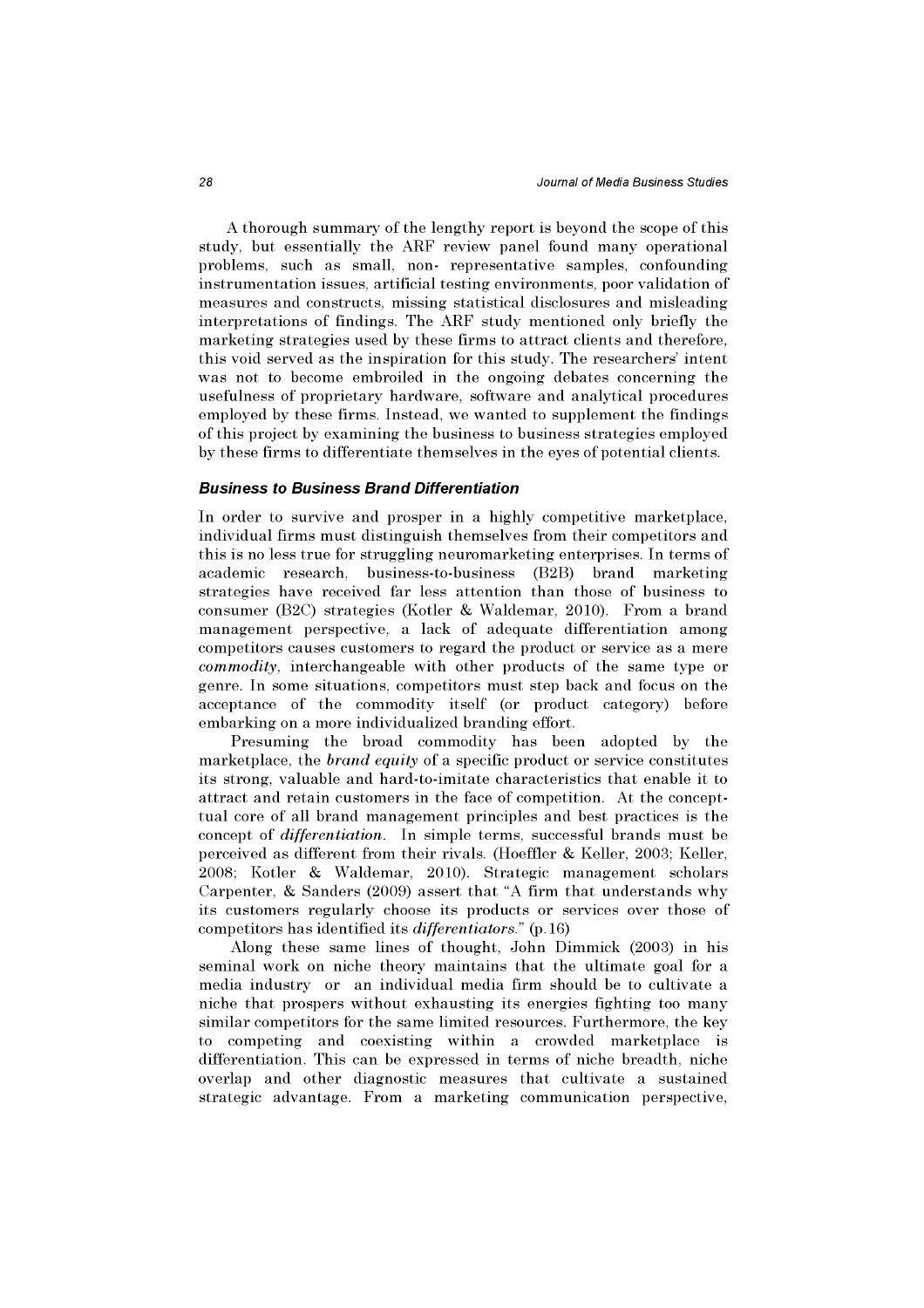these strategic advantages must be communicated to appropriate audiences. In this case the targeted audiences predominantly are advertising agencies and media companies.

#### **Media Businesses as Brands**

Over the past decade or so the academy has witnessed increased research activity dealing with media as brands (Chan-Olmsted, 2011; McDowell, 2006). Media-based companies are now using the same consumer research methodologies that advertisers use to sort out the attitudinal and behavioral characteristics of audiences that "consume" media content. Even journalism has been determined to be a relevant area for media brand research, recognizing that audiences can have an emotional attachment to a news source. (McDowell, 2011).

Competing media firms desperately seek new ways to differentiate themselves from audience competitors and consequently look to research firms for innovative research techniques. Responding to this need, research firms seek to differentiate themselves from rival services, seeking to establish a desirable commodity and an exclusive business to business brand.

Given the aforementioned circumstances, the essential research question for this case study can be posited in the following manner: *What commodity and brand differentiation strategies do neuromarketing firms communicate to prospective business customers?* 

# **METHOD**

A convenient and valid assessment of a company's strategic communication strategies can be obtained by studying its official website. In addition to presenting perfunctory facts about the company, most websites today are intended to be marketing tools designed to attract interest and inquiries from potential clients (Kotler & Waldermar, 2010). Consequently, the researchers decided to use these websites as the primary source for answering the study's research question.

The researchers chose a purposive sample of 22 prominent neuromarketing firms. Prominence was based on a number of criteria. First, the study included all firms that participated in the abovementioned ARF Neurostandards Collaborative Project. Additional firms were selected based on the notoriety they have received over a previous year in various advertising and media industry publications, such as *Advertising Age* and *Broadcasting and Cable.* Although not a random sample of all such firms, the researchers believe this collection offers an effective representation of the most active firms in the neuromarketing arena today.

To assess differentiation strategies, the researchers adopted a qualitative content analysis methodology. The social sciences have provided many definitions of qualitative content analysis but one that is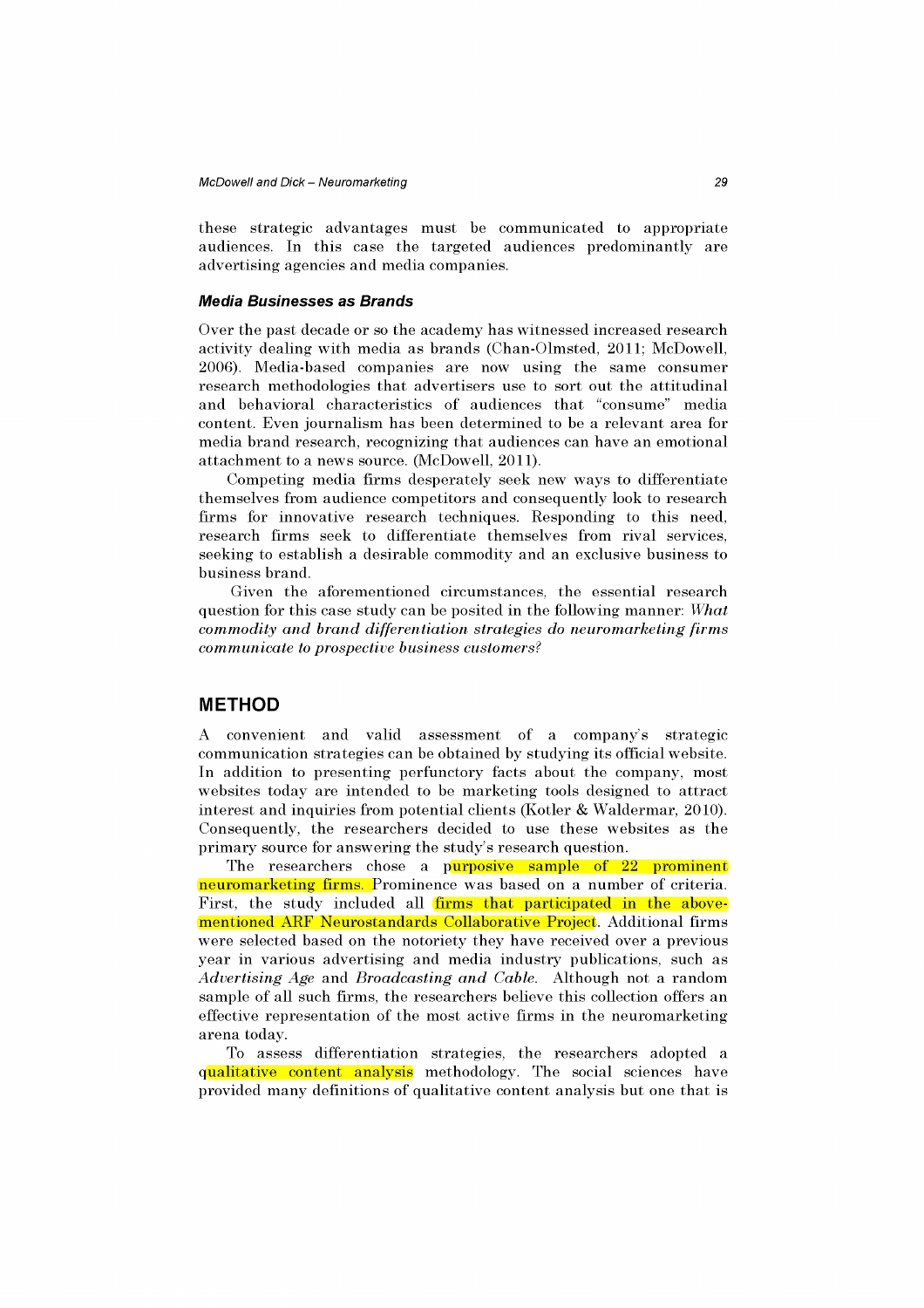quite appropriate for this particular study is "Any qualitative data reduction and sense-making effort that takes a volume of qualitative material and attempts to identify core consistencies and meaning" (Patton, 2002, p.453). Unlike a more statistical-based, quantitative approach, qualitative analysis goes beyond merely counting explicit words or phrases. Instead, it examines themes and patterns that may be manifest or latent in a particular text. Such an observation might be expressed in a single word, a phrase, image, or reference. Given these circumstances, the researchers took a grounded theory approach, which uses successive levels of abstraction through comparative analysis techniques (Charmaz, 2010). This approach does not necessarily mean that the process must be devoid completely of any preconceived theory. To the contrary, Zhang & Wildemuth, (2009) maintain that in some circumstances a "directed" analysis is appropriate, whereby a theorybased conceptual framework is useful as the researchers immerse themselves in the data and allow categories and themes to emerge. This qualitative approach has been used in similar studies. For instance, McDowell (2004) conducted a qualitative content analysis of cable network business-to-business advertising. For this study, the researchers sought textual statements that could be interpreted readily as differentiation strategies intended to attract prospective customers. With this in mind, the researchers did not want to be distracted by stylistic issues such as graphic design or site navigation features that did not portray a strategic advantage.

#### **Coding Procedures and Constant Comparative Data Analysis**

Following the guidelines of the constant comparative method of qualitative analysis pioneered by Glaser & Strauss 1967) and adapted for media studies by Wimmer & Dominick (2011), this project consisted of two coders working at first independently on the same 22 websites. These sites were assigned in batches of five or six, wherein the coders would stop and compare notes. The process consisted of four steps:

- 1. Comparative assignment of incidents to categories.
- 2. Elaboration and refinement of categories.
- 3. Searching for relationships and themes among categories.
- 4. Simplifying and integrating data into a coherent theoretical structure.

Responding to the original research question, the unit of analysis was any message that revealed directly or indirectly a marketing strategy. These elements may include images, phrases, or secondary internet links used to inform the potential client. Appropriate categories emerged from these statements. The first five websites served as a pilot study to assure that the coders were identifying similar phenomena. Of course perfect agreement was impossible because this was an interpretive rather than a mere counting exercise but eventually, through much discussion and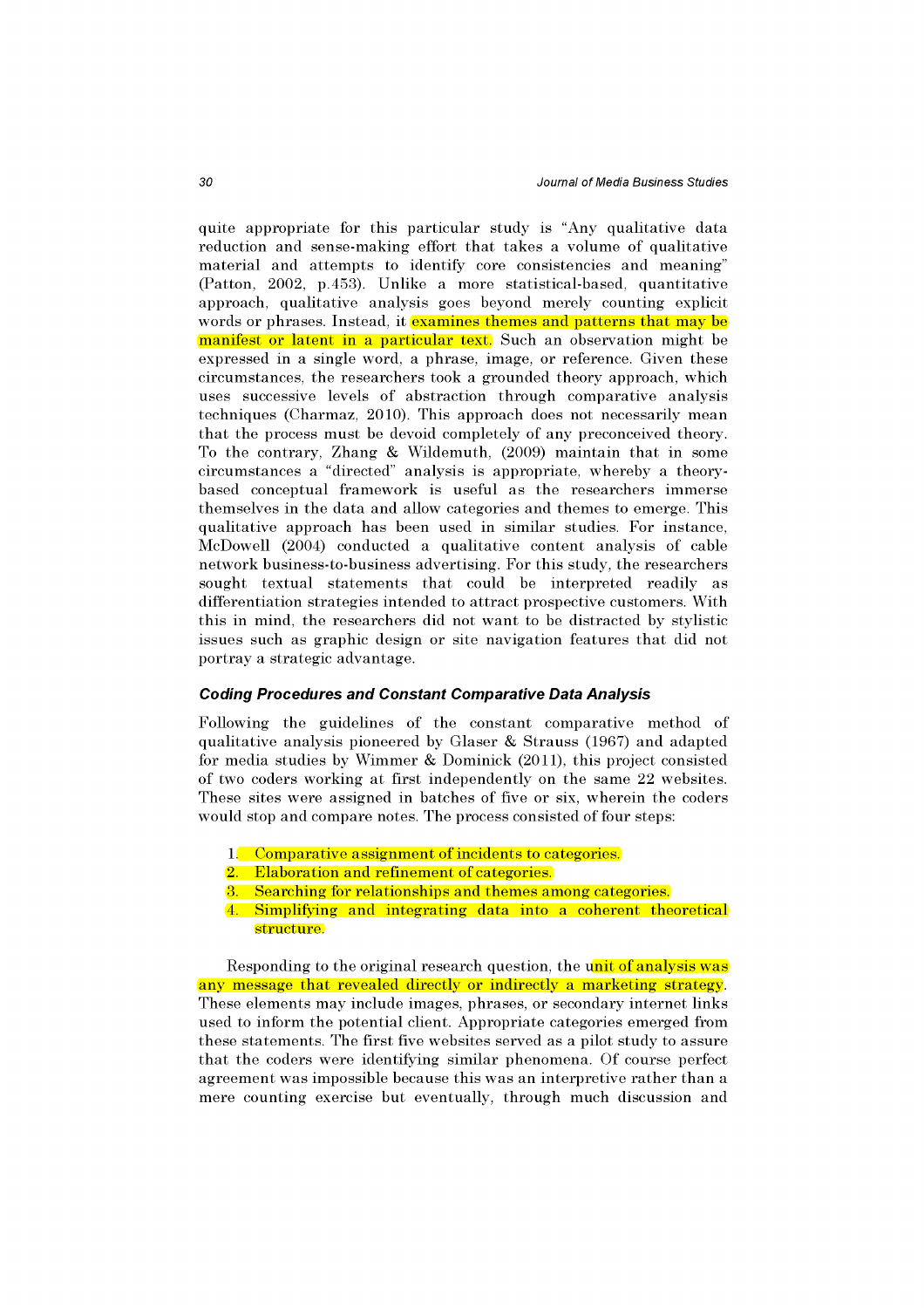negotiation, an acceptable coding scheme evolved. As expected, the analysis began with many categories but gradually, as each subsequent batch was examined and prior collected data were reevaluated, the number and configurations of categories were revised and consolidated into broader, more holistic themes.

# **RESULTS**

The following section provides an itemized analysis of the differentiation categories (i.e. strategies) accompanied in most cases by typical quotations transcribed directly from the websites.

## **Positioning the Neuromarketing Technique against other Research Options**

Essentially firms invested considerable effort in positioning this biologybased approach as an alternative to conventional self-report methodologies. In particular, they emphasized the ability to tap into the latent, subconscious (or unconscious) workings of the mind. The following quotations are indicative of this observation.

"Neuromarketing delves beyond the limits of long established consumer group testing." (Neurotise).

"... memory, learning, emotion, and decision making. These processes are largely inaccessible though introspection alone..." (Neurosense).

"Survey methods typically do not capture the influence of unconscious associations or conformity effects" (NeuroCompass).

"... (We) scientifically measure consumer reactions to content at a level that the individual is not aware of consciously" (Neuro-Insight).

"We look beyond the spoken word" (FKF Research).

"95% of consumers purchasing behaviors are guided by unconscious buying process" (Brainlmpact).

"... (We) employ recent developments in neuroscience to delve into the black box of the mind of the consumer" (Millward Brown).

"Neuromarketing measures below the surface, like the iceberg below the water" (Mindlab).

Most of these firms delved into the notion of *emotion* as the core component of this subconscious inquiry and the most persuasive reason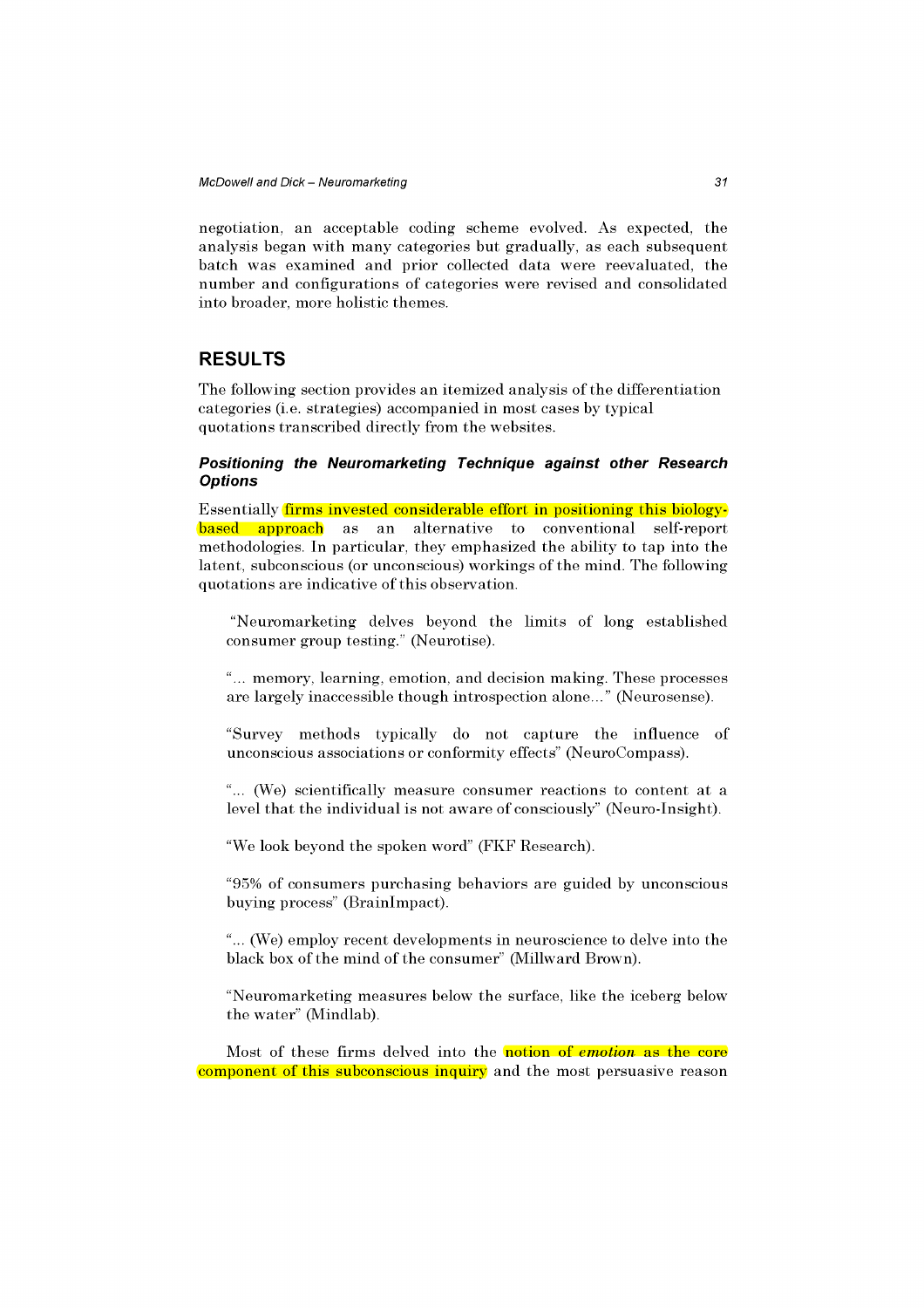for taking advantage of neuroscience. The following quotations exemplify this focus on emotion.

"Our firm... measures the emotional connection people have with advertising and brands" (Affectiva).

"Emotional engagement can have a powerful impact on memory" (Mindmetic).

"Emotions drive action" (Sensory Logic).

"Emotions play a large part in shaping our preferences" (NeuroCompass).

#### **Establishing Expertise and Credentials**

Firms touted their expertise and credentials typically by mentioning affiliations with academia or with the scientific communities. Many firms have hired experts from these fields as consultants or partners and provide lengthy biographies. The following quotes offer a glimpse of this marketing tactic.

"The technology was first developed by Professor Richard Slerstein and his co-workers. ... at the Swinburne University of technology" (Neuro-Insight).

... (We use) internationally renowned neuroscientists from the top British universities (Neurosense).

"Our team is composed of world-renowned neuroscientists, market researchers, psychologists, mathematicians and statisticians" (NeuroCompass).

"You can be assured that you are selecting a company who embraces the latest neuroscientific methods" (Neurotise).

"...He has a Bachelor's degree in Psychology from the London School of Economics, and a PhD in Functional Brain Imaging from the University of Oxford (Neurosense).

"...academic research as well as the proprietary work we have done for Fortune 500 companies ...." (FKF Research).

#### **History and Size**

Another aspect of establishing credibility is to inform the prospective client of the history and size of the company. Most neuromarketing firms are relatively new to the scene but a few can be regarded as legacy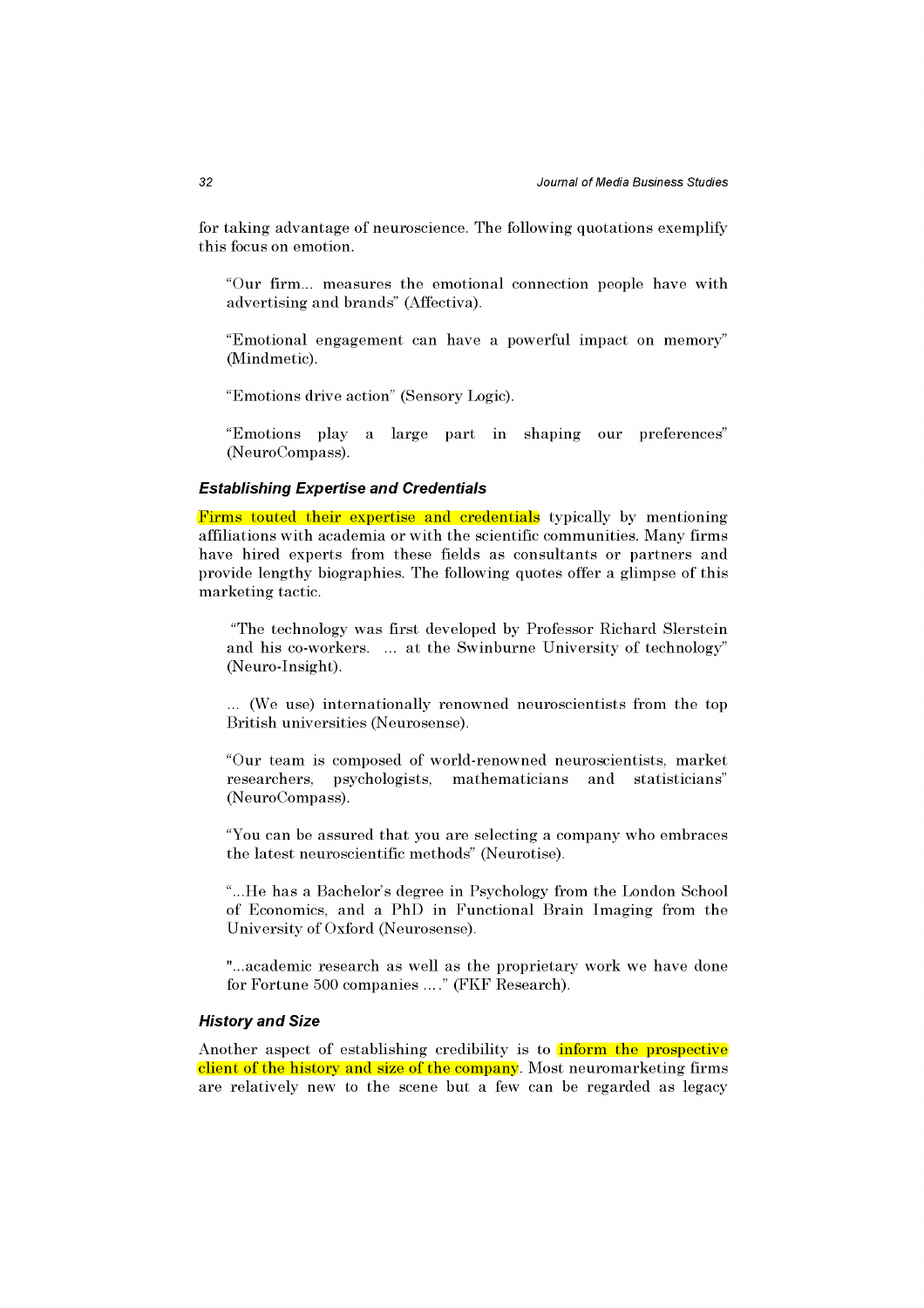brands with a long history. In addition, the size of these companies varied greatly. Some appear to be rather small, concentrating on only a few services, while others are much larger, offering many services beyond neuromarketing. Furthermore, a number of companies are partners with or subsidiaries of a big, more established firm.

"With 82 offices in 52 countries, we work with 90% of the top 100 global brands..." (Millward Brown).

"NeuroFocus is proud to announce we are now a wholly-owned subsidiary of the Nielsen Company" (NeuroFocus).

"Established in 1999, the team has over ten years' experience" (Neurosense).

### **Unique Products and Services**

An important challenge for these competitors is that they essentially use the same basic equipment. Consequently, they must demonstrate *specialized uses* of this equipment, coupled with proprietary hardware attachments, software analysis, or secret mathematical algorithms. The quotations below are typical.

"... (We are) a market research company that uses unique brainimaging technology to measure how the brain responds to communication" (Neuro-Insight).

"...custom-built psychological assessment tools" (Neurosense).

"The analysis collapses the stimulus into a total brain function distribution to gain both a clear macro and micro view of the study material" (Sands Research).

"(We use) the only known measure that distinguishes positive from negative emotional response." (Gallup & Robinson).

"We can literally map the human mind." (FKF Research).

"Effective neuroscience made easy." (MindMetic).

Many of these services have been given clever names, some of which are trademarked but few have been patented.

#### **Practical Benefits to the Client**

In terms of how these unique services can benefit a client, we found that these firms typically divided there branding messages into two subgroups. The first addresses the customer or audience revelations that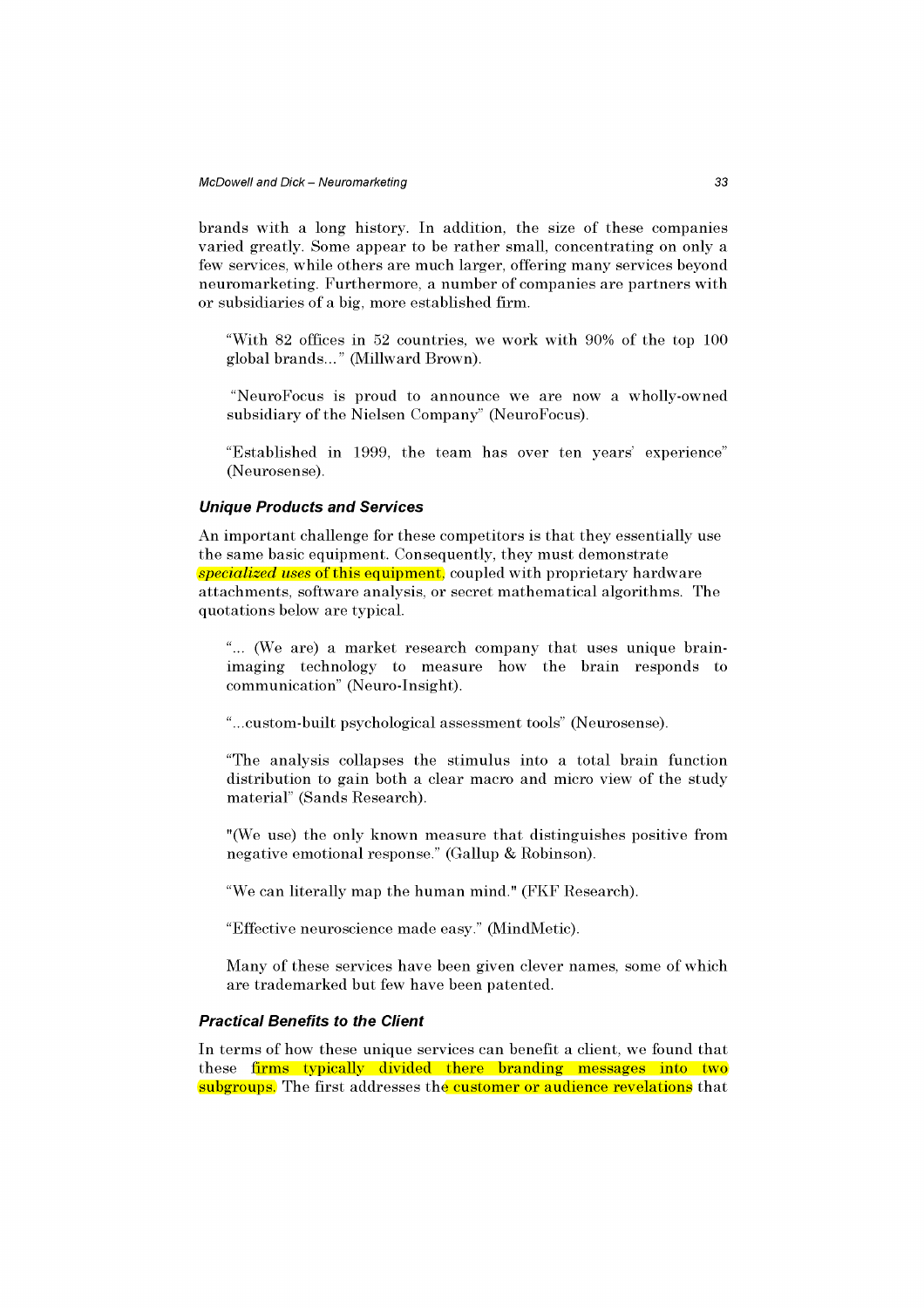will be provided. The second aims at the client's bottom line measurable outcomes. Items below are typical.

"Don't rely on focus groups and consumers' ability to express their opinions about your products, let their minds speak for themselves." (MindSign)

"Interpreting subconscious reactions that consumers will not or cannot articulate" (Neurosense).

"Neuromarketing: Understanding the Buy Buttons in Your Customer's Brain." (SalesBrain)

"...we can scientifically define the difference between campaign success and failure." (Neuro-Insight)

"You will be able to help your company market your product more efficiently" (MindSign).

"We are category leaders and offer a low cost high volume and high value business model" (Mindmetic).

"Why continue to throw good money after bad? "Neurometrix technology will allow you to make better informed business decisions, improve sales and enhance brand efficiency" (MindLab).

"We bring the understanding of commercial markets and consumer thought; emotion, decision making and behavior together to create marketing that works." (Whitematter).

"We save our customers (be they corporate advertisers, advertising agencies or market research firms) both time and money." (Sands Research).

"... improves the ROI of your existing marketing and sales efforts. (SalesBrian).

## **Listing Satisfied Customers**

Perhaps the most persuasive way for any business to attract new customers is to provide a list of satisfied customers, preferably accompanied by glowing testimonials. Typically, clients were identified as "Fortune 500 companies" (FKF), "Top 50 Megabrands" (Sensory Logic), or testimonials from "VP Research of a top 10 global advertising agency" (NeuroCompass).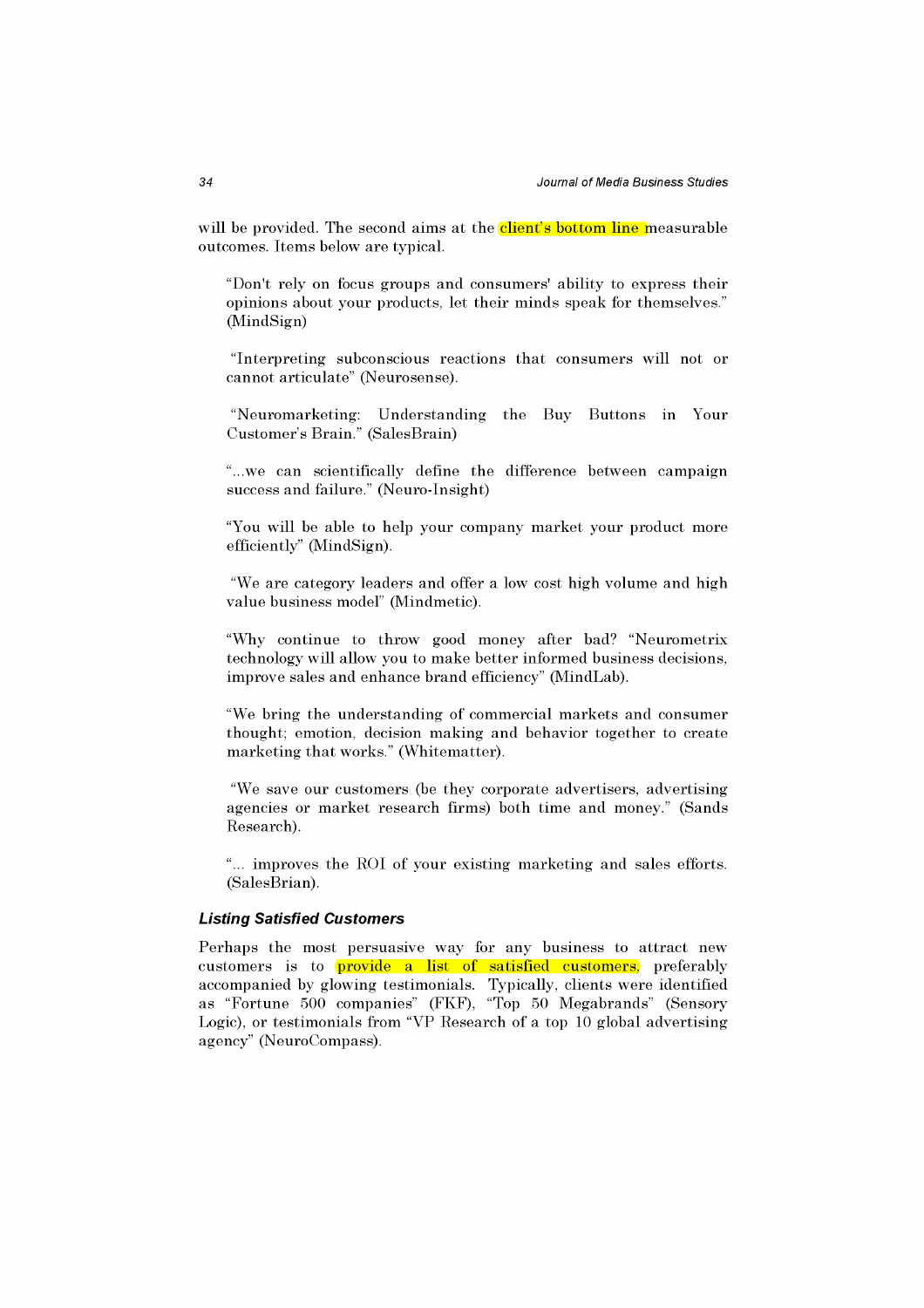### **Ethics**

Coinciding with the strategy of establishing a firm's expertise and credentials was a mention of professional ethics espoused my many companies. A forthright statement of ethics can assuage client apprehensions about a somewhat controversial research tool. Examples are presented below.

"We strive to adhere to the same standards for protecting subjects that are used by peer-reviewed journals" (FKF Research).

"We are determined to bring scientific rigor, ethics, and transparency into all that we do and to drive the industry to similar high standards. As such, NeuroCompass is fully accredited by the Institutional Review Board (IRB) as established by the U.S. Department of Health and Human Services" (NeuroCompass).

"All our experiments undergo intense scrutiny by the Central Research Ethics Committee in the UK" (Neurosense).

"..(We have) joined other vendors in the industry in subscribing to the guidelines below for thorough due diligence within the neurological market research industry" (Sands Research).

## **Consolidation of Categories and the Issue of Transparency**

The strategic marketing categories presented so far can be consolidated into two overarching differentiation themes intended to either (a) legitimize the underlying science of neuromarketing as a unique commodity or (b) promote the proprietary services of a firm as a unique brand. This two-way division is a bit artificial because in many cases these two themes intertwined as many firms boasted about their unique scientific expertise and credentials, while legitimizing the field in general.

In addition, the researchers observed another theme that permeated almost all of the websites; a lack of transparency concerning proprietary hardware, procedures and data. Not providing full disclosure is in fact a type of "strategy." That is, they do not want to reveal trade secrets to competitors yet at the same time, they do want to be sufficiently open to support neuroscience as a legitimate research paradigm. For example, as mentioned earlier, neuromarketing focuses on human emotion of which there is robust peer-reviewed literature, but the individually branded companies conduct private studies introducing their own proprietary jargon, such as "emotional involvement", "emotional attachment", "emotional engagement", and "emotional dimensions."

This final observation resonates with a more generalizable topic of how science-based companies are challenged to differentiate proprietary strategic advantages without divulging important details for fear of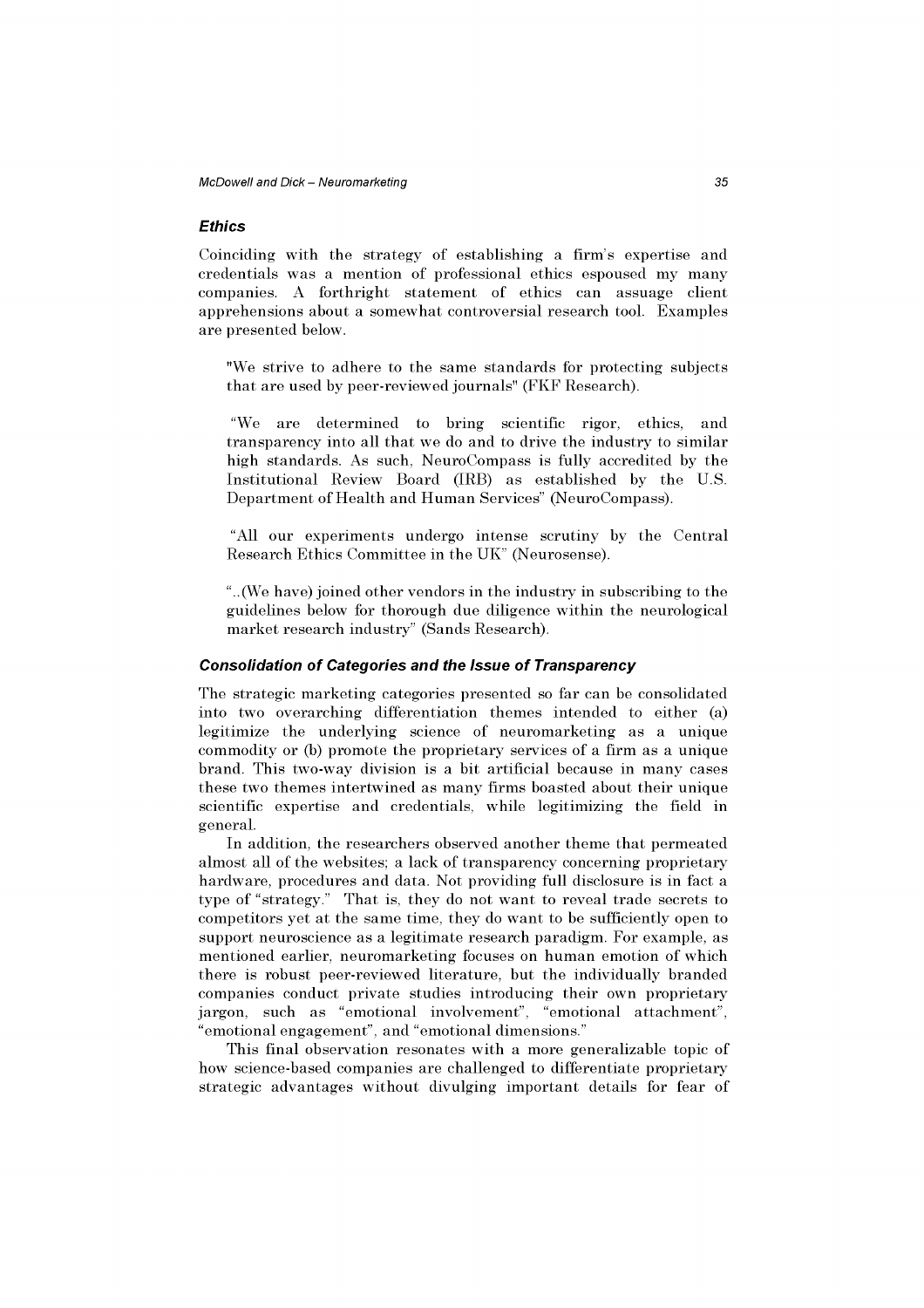exposing legally unprotected information or designs. A company can protect confidential information (i.e. *trade secrets)* through non-compete and non-disclosure contracts with its employees , however, the lack of formal protection, such as a patent, means that a third party is not prevented from independently duplicating and using the secret information once it is discovered. In many instances companies use trademarks, but a trademark is merely a name for something. More stalwart protections, such as *patents* or *copyrights* would be more useful but rarely can these named products qualify for such protection.

For this neuromarketing study the website typically featured an introductory crash course in neuroscience (i.e. the commodity) followed by a slick but nonetheless superficial explanation of some exclusive contraption or computer software identified by a clever trademark owned by the firm (i.e. the brand). Examples include "Q Sensor", "Biometric Monitoring System", "Neurometrix<sup>2"</sup>, MindGlove", "Touchpoint", AccuTrak, and "Neuro Engagement Score." The bottom line in terms of transparency is that these websites provide potential customers far more sizzle than steak.

## **DISCUSSION**

This study took a qualitative approach to understand how neuromarketing research firms differentiate themselves to potential media business clients. Company websites were selected as valid and convenient means of assessing the neuromarketing landscape. A content analysis of 22 websites revealed several distinct differentiation categories that were consolidated into two broad strategic themes of promoting neuroscience in general (i.e. as a commodity) and promoting distinguishing brand characteristics of individual firms in particular (i.e. as brands). In addition, a disconcerting lack of transparency for proprietary services was construed as a strategy exhibited among most websites. For the most part these burgeoning, science-based businesses are not regulated by law or by custom. Therefore, caveat *emptor.* Yes, the notion of *ethics* was created as a separate differentiation category in this study but the focus of these ethical statements primarily was on the ethical treatment of participants as human subjects, not on the reliability and validity of the science underlying the proprietary service.

We offer some criticism and a cautionary note for media firms succumbing to the often exaggerated promises of this controversial research tool. First, we found significant *operational issues* - the necessary "nuts and bolts" components of any research endeavor, regardless of its conceptual underpinnings. As stated in prior sections of this study and in the summary of the ARF study, more rigor and transparency is needed concerning items such as small, nonrepresentative samples, confounding instrumentation issues, artificial testing environments, missing or misleading statistical disclosures.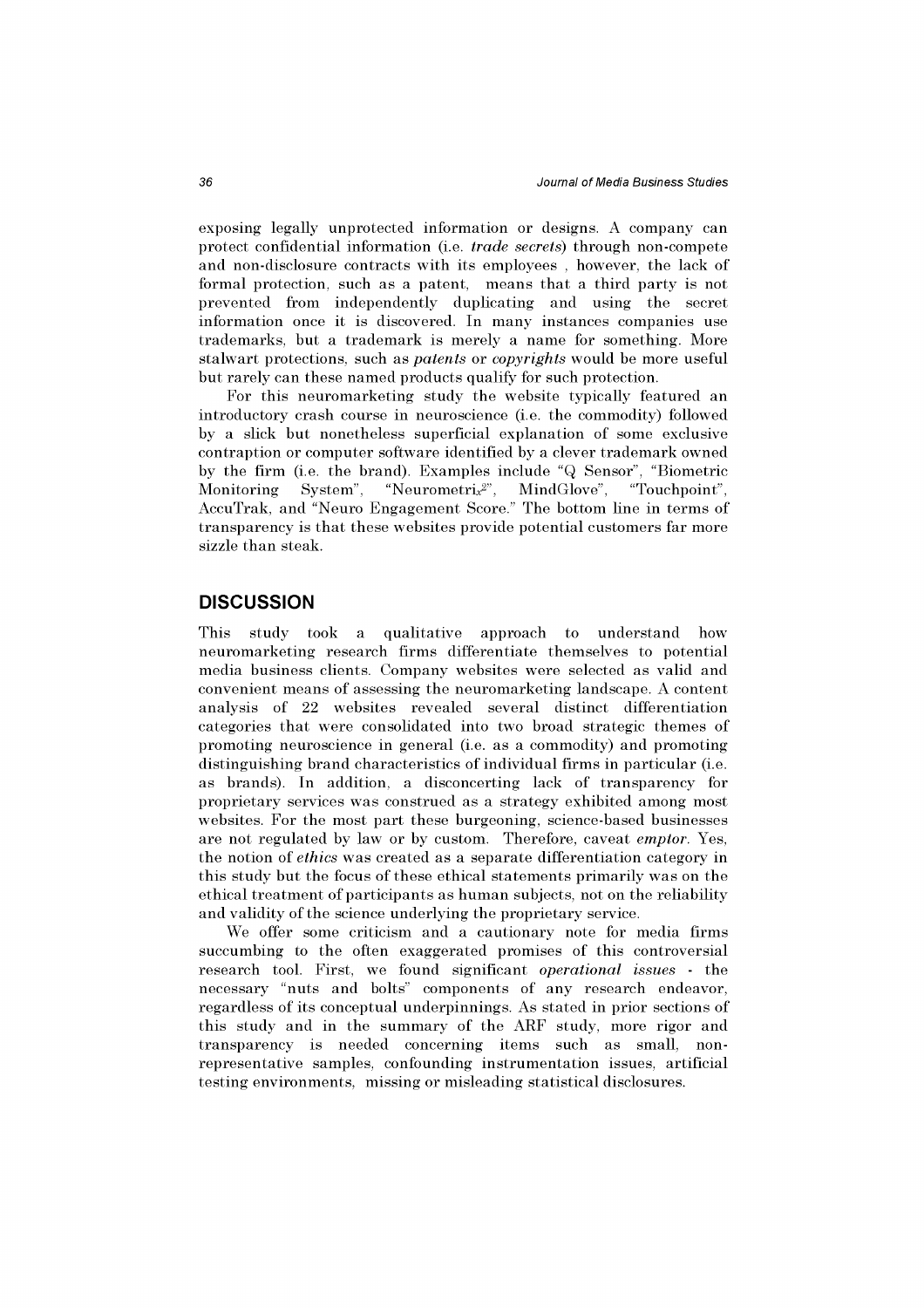A second and more troublesome area of concern were *conceptual issues* and in particular, issues of defining exactly what is being measured. Neuromarketing suffers from excessive reductionism; the philosophical premise that the world's apparent complexity can be explained by deconstructing it into ever smaller and simpler parts. This has been the predominant paradigm of science over the past two centuries and while it has been responsible for tremendous successes, it has limits in terms of the desired *level* explanation of a phenomenon. Neuromarketing attempts to explain higher order human attitudes and behavior by reducing these phenomena into lower order "particle" analyses, relying on the disciplines of biology, chemistry and physics. Of course human thoughts and actions ultimately depended on these particles to exist. For example, molecules in the brain surely have something to do with experiencing what we call emotion, but to boast that by quantitatively measuring this biochemical activity we can uncover highly abstract, and supposedly repressed attitudes about a media product is a stretch for us. Neuromarketing is reductionism run amok and media businesses interested in this type of audience research need to scrutinize not only the more mundane operational protocols employed by a firm but also the firm's promised insights.

#### **Limitations of the Study**

First, using only company websites could be construed as a limitation. Perhaps an examination of other marketing tools, such as person-toperson sales messages and meeting displays, might have offered information not found on a website. Although personal interviews with company representatives either in person or via telephone may have added a different perspective, this would have violated our desire to observe just the formal "public" presentations of a firm's marketing strategies.

Second, not every neuromarketing company website was analyzed. Those selected in this purposive sample covered what the researchers believed to be "prominent firms" but in fact, a formalized random sample was not acquired and perhaps an inadvertent bias was introduced in the findings.

Third, additional coders examining the same websites might have increased the projects reliability or what many qualitative researchers call "trustworthiness."

Finally, some may criticize the chosen methodology. Diehard positivists can lament the qualitative shortcomings of coding based on interpretation rather than quantification and the lack of a mathematically-based intercoder reliability statistic. Indeed, the researchers could have conducted quantitative content analysis but a more interpretive, qualitative approach seemed better suited for our purposes.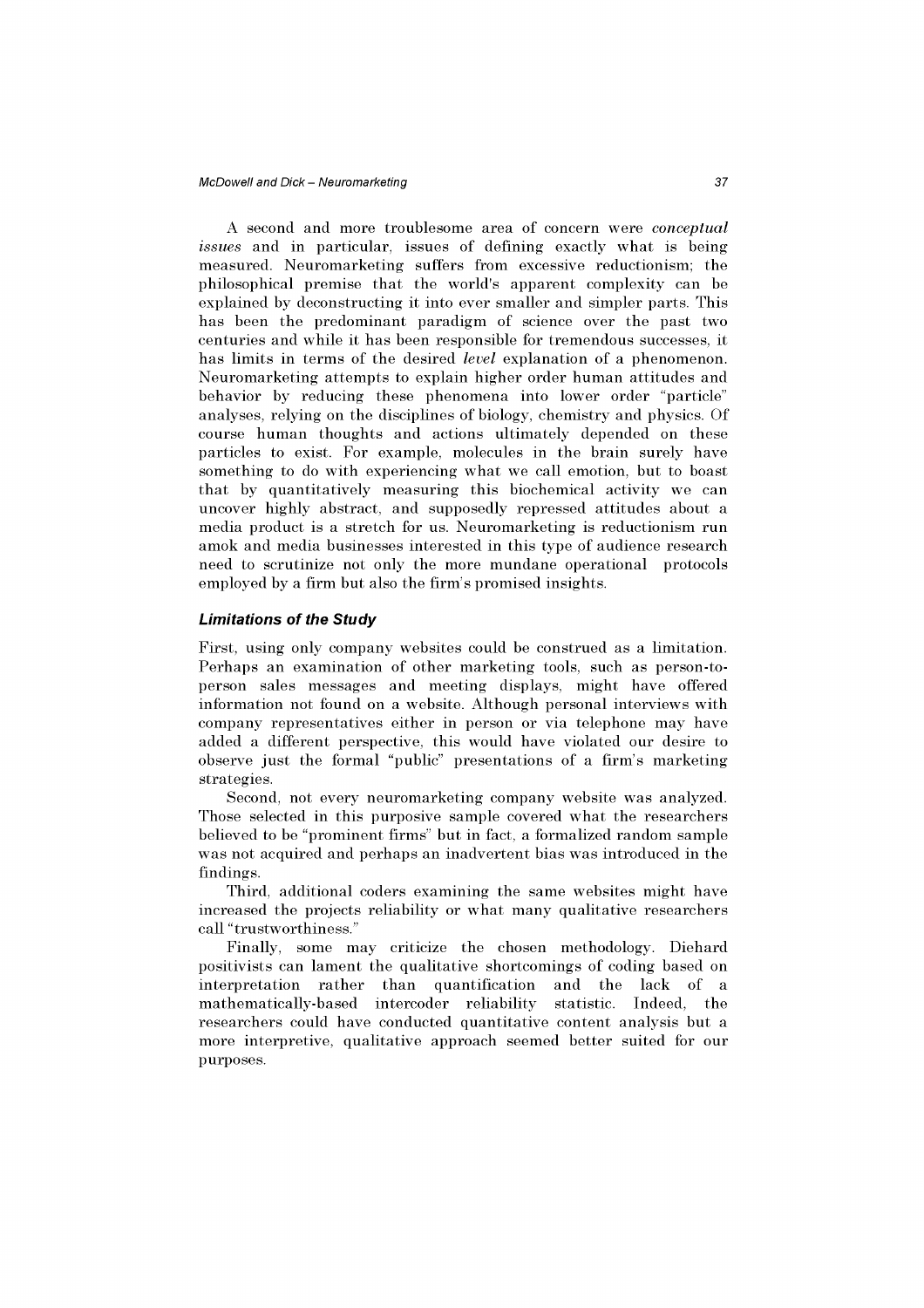#### **Recommendations for Future Research**

Analyzing how marketing firms market themselves from a business to business communication frame of reference, employing a qualitative methodology is not common in academia or in the private sector. Consequently, we encourage the use of this research technique for future inquiries. Narrowing our focus specifically to neuromarketing, the field needs much theory-based, peer-reviewed research to clarify what it can and cannot provide media businesses.

#### **REFERENCES**

- AEF Project. (2011). *Advertising Research Foundation. Neurostandards Collaboration Website. Retrieved August 25, 2012 fro <http://www.thearf.org/assets->* /neurostandards -collaboration.
- Ariely, D., & Berns, J.S. (2010). Neuromarketing: The hope and hype of neuroimaging in business. *Nature.* Section: *Perspective/ Science and Society,* 11, 284-292.
- Carpenter, M.A., & Sanders, W.G. (2009). Strategic management. A dynamic perspective. Upper Saddle River, NJ: Pearson Prentice Hall.
- Chan-Olmsted, S. M.(2011). Media branding in a changing world: Challenges and opportunities 2.0. The International Journal on Media Management. 13 (1), 3-20.
- Charmaz, K. (2010). *Constructing grounded theory. A practical guide through qualitative analysis.* Los Angeles, CA: Sage.
- Dimmick, J. W. (2003). *Media competition and coexistence. The theory of the niche.*  Mahwah, NJ: Lawrence Erlbaum.
- Easter, B., & McClendon. E. (September, 2010). Is Neuromarketing a fantasy or the future? It could give marketers an edge, but questions remain about effectiveness and ethics. *Advertising Age.* Retrieved October 10, 2011 from [http://adage.-com/article/guest](http://adage.-com/article/guest-)columnists/neuromarketing-a-fantasy-future/145784/
- Glaser, B., & Strauss, A. 1967). *The discovery of grounded theory.* Chicago, IL: Aldine.
- Hoeffler, S., & Keller, K. L. (2003). The marketing advantages of strong brands. *Journal of Brand Management,* 10, 421-445.
- Hubert., M, & Kenning, P. (2008). A current overview of consumer neuroscience. *Journal of Consumer Behavior,* 7, 272-292.
- Keller, K. L. (2008). *Strategic brand management: Building, measuring and managing brand equity.* Upper Saddle River, NJ: Prentice Hall.

Kotler, p., & Waldemar, P. (2010). *B2B Brand Management.* Berlin, Germany: Springer.

Lee, N., Broderick, A. J., & Chamberlain, L. (2007). What is 'neuromarketing'? A discussion and agenda for future research. *International Journal of Psychophysiology,* 63, 199- 204.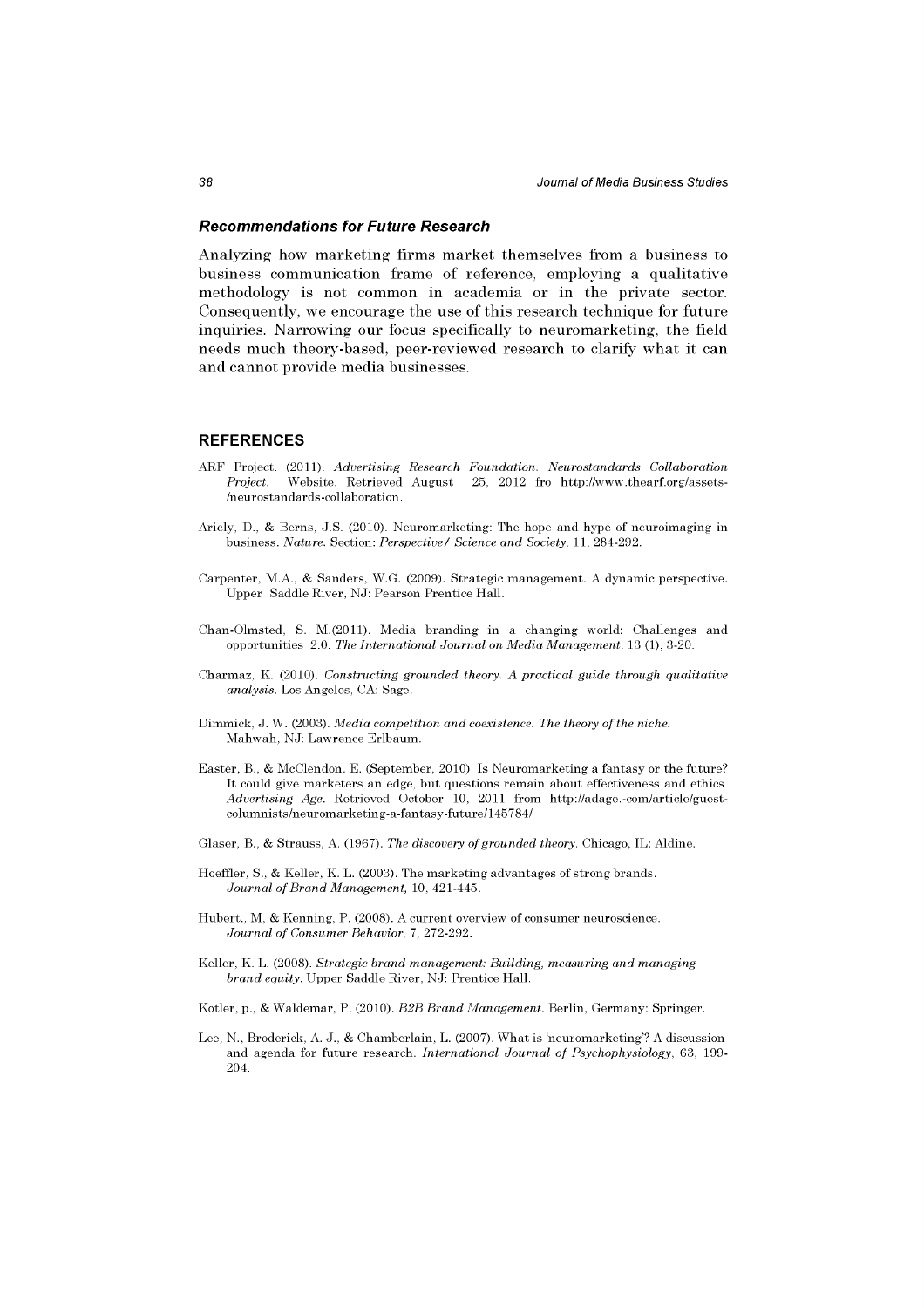- Martin, N., Morich, K. (2011). Unconscious mental processes in consumer choice: Toward a new model of consumer behavior. *Journal of Brand Management,* 18, 483-505.
- McDowell, W.S. (2011). The brand management crisis facing the business of journalism. *International Journal on Media Management,* 13 (1), 37-51.
- McDowell, W. S. (2006). Issues in marketing and branding. In A. B. Albarran, S. Chan-Olmsted, & M. O. Wirth, *Handbook of media management and* economics (pp. 229- 250). New York: Lawrence Erlbaum Publishing
- McDowell, W.S. (2004). Selling the niche: A qualitative content analysis of cable network business-to-business advertising. *International Journal on Media Management,*  6, 217-225.
- Murphy. E, Illes. J, & Reiner, P.B. (2008).Neuroethics of neuromarketing. *Journal of Consumer Behavior,* 7, 293-302.
- Patton, M.Q. (2002).*Qualitative research and evaluation methods.* Thousand Oaks, CA: Sage.
- Perrachione, Tyler K.,& John R. Perrachione (2008). Brains and brands: Developing mutually informative research in neuroscience and marketing. *Journal of Consumer Behaviour,!,* 303-318.
- Treutler, T., Levine, B.,& Marci, CD. (2010). Biometrics and multi-platform messaging: The medium matters. *Journal of Advertising Research,* 50 (3), 243-249.
- Wimmer, R.D., & Dominick, J.R. (2011, 9<sup>th</sup> Edition). *Mass media research. An introduction.* Boston, MA: Wadsworth
- Zhang, Y., & Wildemuth, B. M. (2009). Qualitative analysis of content. In B. M Wildemuth. *Applications of social research methods to questions in information and library science*  (pp. 22-44). Santa Barbara, CA: Libraries Unlimited

#### **APPENDIX**

#### **Neuromarketing Firms Selected for Content Analysis**

Affectiva. [http://.](http://) [www.affectiva.com](http://www.affectiva.com)

Brainimpact. <http://>[www.brainimpact.eu/en/](http://www.brainimpact.eu/en/)

Buyology. [http://www.martinlindstrom.com/index.php/cmsid\\_buyology\\_about](http://www.martinlindstrom.com/index.php/cmsid_buyology_about) 

FKF Applied Research <http://www.fkfappliedresearch.com/>

Gallup & Robinson, <http://www.gallup-robinson.com/services.html>

Innerscope Research, <http://www.innerscoperesearch.com/>

Martin Linstrom. http//www .<martinlindstrom.com>

Millward Brown, [www.millwardbrown.com](http://www.millwardbrown.com) 

Mindlab International, <http://www.themindlab.org/>

Mindmetic. [http://www.mindmetic.com/site/mindmetic\\_-\\_Product\\_mindOnline.html](http://www.mindmetic.com/site/mindmetic_-_Product_mindOnline.html)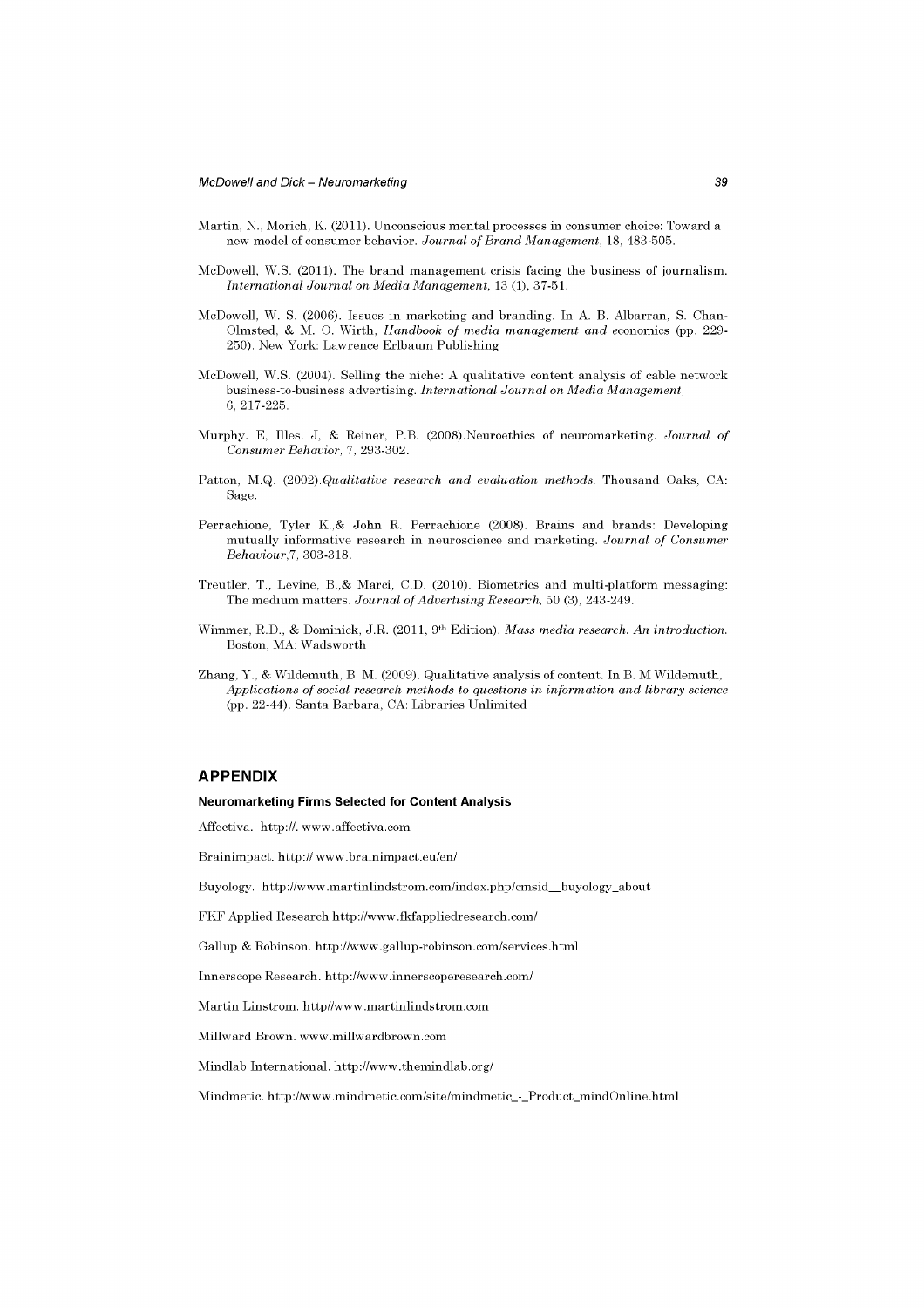MindSign. <http://mindsignonline.com/services.html>

MSW Research, [http://www.mswresearch.com/about\\_whatwedo.html](http://www.mswresearch.com/about_whatwedo.html)

Neuro-Insight. <http://www.neuro-insight.com/the-company/>

Nerotise. <http://neurotise.com/>

<NeuroCompass.www.neurocompass.com>

NeuroFocus. <http://www.neurofocus.com/>

Neurosense. <http://www.neurosense.com/>

One To One Insight, <http://www.onetooneglobal.com/insight/>

Salesbrain. <http://www.salesbrain.com/>

Sands Research, <http://www.sandsresearch.com/>

Sensory Logic, <http://www.sensorylogic.com/>

Whitematter Marketing, <http://whitemattermarketing.com/>